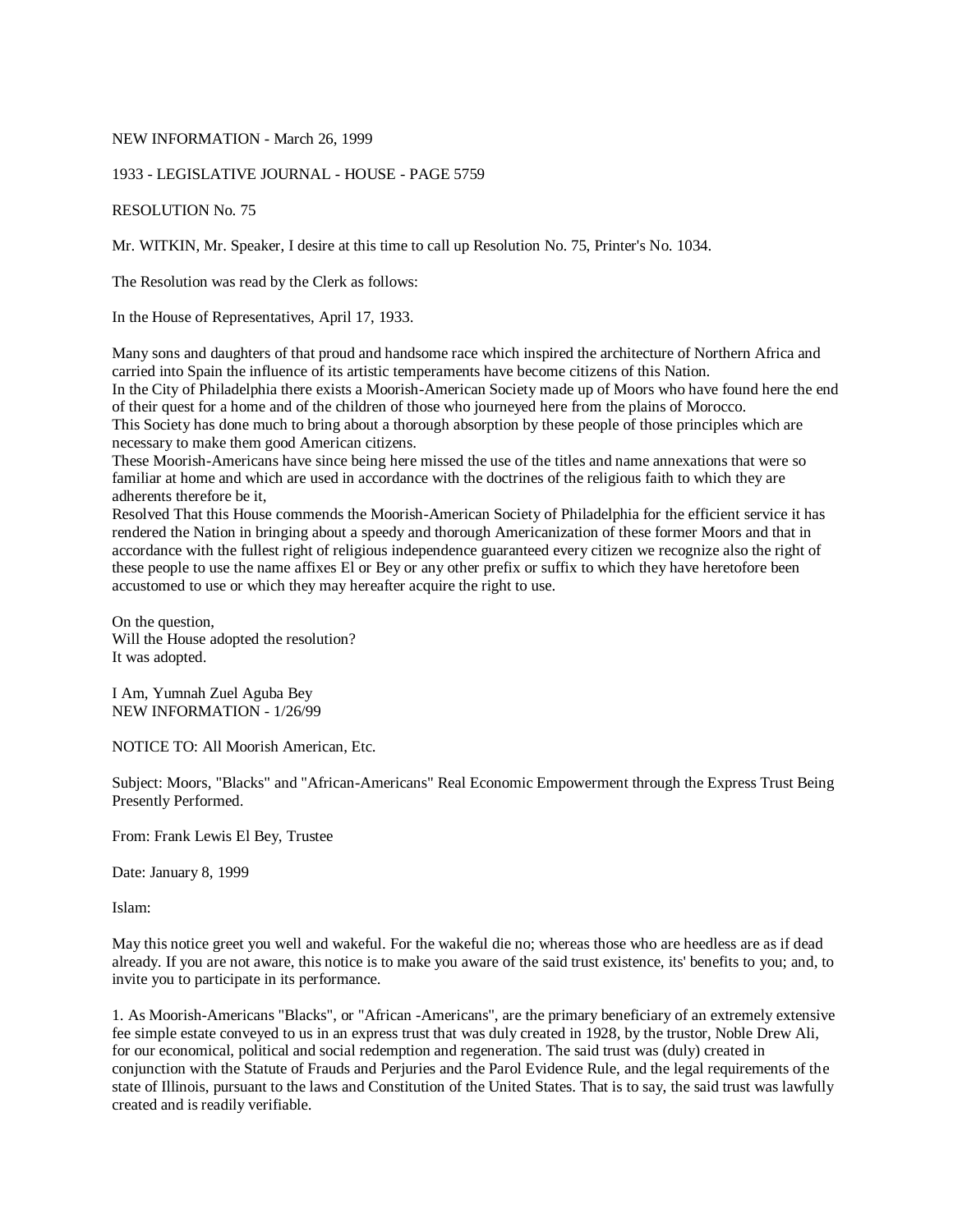2. The land, or fee simple estate, actually conveyed to us in the express trust is a legacy of our forefathers -- our birthright. According to the deed of conveyance, it comprises the entire continental United States among other territories. it was put in the legal institution know as an express trust to safeguard it, and thereby duly conveyed to us.

3. I am the duly appointed trustee. I have actual possession of the title-deed thereto. And, accordingly, I, as trustee, have initiated the express trust performance. An important legal phase of the trust performance is presently before the (State of) Maryland Court of Special Appeal. Case No. CAL 97-01899.

4. Examine the accompanying pretrial statement filed in the case by the trustee July 22, 1998; therein are described some of the primary issues tried before the court December 17, 1998; issues related directly to you as a Moorish-American, "Black", "African-American", etc.

5. This is important to us; not only because it is our social security for the 21st century; it is who we are; it's our vast estate; our divine destiny; it's GOD'S WILL.

## CHARACTERISTICS OF OUR VASTE STATE

1. The quantity of the estate the Prophet Noble Drew Ali as trustor put in the express trust he created for the Moors in 1928 is a fee simple estate; sometimes called a fee simple absolute.

2. The term "fee simple" defines the largest estate in land known to the law and necessarily implies absolute dominion over the land. There can be only one estate in fee simple to a a particular tract of land.

2a. An estate in fee simple may be had either in corporeal or incorporeal hereditaments. A grant of the fee simple, however, carries with it everything within or belonging to the land, in the absence of exception or reservation.

2b. Since an estate in fee simple implies absolute sovereignty over the land, the power of alienation is necessarily and inseparably incidental thereto, and an unlimited condition of restraint of alienation attached to such an estate is void.

2c. In some jurisdiction the definition of a fee simple estate is statutory. Some of the authorities define the estate from the standpoint of defining the owner or holder thereof, and likewise disclose the unlimited duration of a fee simple interest by stating that a tenant in fee simple is one who has lands or tenements to hold to him and his heirs forever.. 28 Am Jur 2d, Sec. 10, p.82.

2d. In the United States the common-law rule requiring words of inheritance in a conveyance to pass a fee simple has never been applied to conveyance to a trustee. The estate taken by a trustee is measured by the trust, and not by the presence or absence of words of inheritance. Hence in any particular grant to a trustee if a fee simple title is necessary to the performance of the trust, a fee simple passes, even though the word "heirs" was not used in the conveyance. DeHaven v. Sherman, 131 Ill 115, 22 NE 711. Also, see 28 Am Jur 2d, sec. 15, p. 91..

### IN THE UNITED STATES

3. Except in one or two states, property in the various American jurisdiction, by virtue of state constitutional provision, organic-territorial acts incorporated into the legal systems of states subsequently organized, statutes, and decisions of the courts, is determined to be held as allodial, in absolute and direct dominion, subject only to escheat in the event of failure of successors in ownership. Feudal tenures do not and cannot exist. As the Supreme Court has held: the holding of real property by the owner in fee simple in this country is from the state as chief lord or lord paramount. United states v. De Repentigny, 5 Wall US 211, 18 L ed 627. Also, see 28 Am Jur 2d, Sec. 4, p. 74 .

4. After the Prophet created the express trust, he then held the meeting and at that meeting, he told the Moors: "I brought you everything it takes to save a nation, take it and save yourself (in which he was holding up the Moorish Holy Koran" and "Our Authority".) At that time our rights to the land had duly vested in us.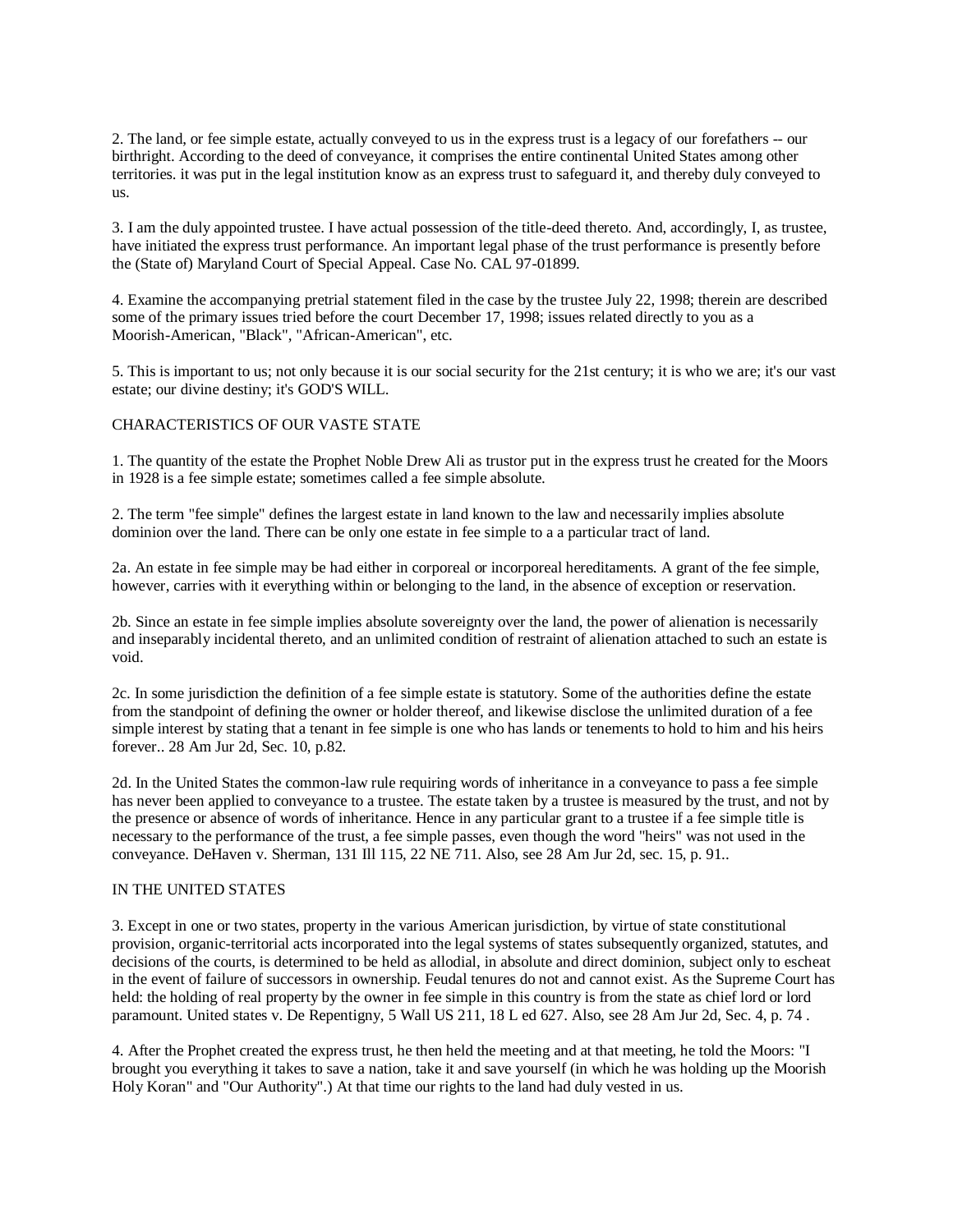# CONSTITUTIONAL GUARANTIES;

4a. A vested right, within the meaning of the provision that vested rights are within the protection of constitutional guaranties, has been defined as "an immediate fixed right of present enjoyment, or a present fixed right of future enjoyment".

4b. A right is "vested" when there is an ascertained person with a present right to present or future enjoyment.

4c. If a right in property is actually vested, constitutional guaranties protect it from such retrospective legislation as would impair it. 28 Am Jur 2d, Sec. 6, p.76.

5. Inasmuch as ejectment is a possessory action, the plaintiff must show a right of possession that is present or immediate, as well as a legal estate in the property sought to be recovered; and unless both facts are established, the defendant must prevail. Anything which deprives a plaintiff of his present right to possession will deprive him of the remedy of ejectment.

5a. The right of entry, not the entry itself--the right of possession, not actual possession--are the essentials of an action in ejectment. Ewert v. Robinson (CA8) 289 F 740, 35 ALR 219. Also, see 25 Am Jur 2d, sec. 45, p. 572,573.

# EJECTMENT OR POSSESSORY ACTION;

6. Generally speaking, whatever show that the plaintiff is not entitled to the immediate possession of the premises claimed constitutes a good and valid defense in an action to recover possession.

5a. Rightful possession is a defense in ejectment. Bradley v. Lightcap, 195 US 1, 49 L ed 65, 24 S ct 748.

5b. Since the plaintiff in an action of ejectment must, as a general rule, recover, if a recovery may be had, on the strength of his own title, and not from the weakness or want of title of his adversary, the defendant, unless estopped from controverting the plaintiff's title, may rest on his possession and attack the title under which the plaintiff claims. Smith v. McCann (US) 2 How 398, 16 L ed 714. Also, see 25 Am Jur 2d sec. 57, p. 579.

7. The defendant in ejectment can never defend his possession against the plaintiff upon a title in himself by which he could not recover the possession if he was out and the plaintiff in possession. Hickey v. Stewart (US) 3 How 750. 11L ed 814. Where one in the actual possession of property defends his right of possession upon the ground that the government, state or national, has placed him in possession, he must show that the right of the government is paramount to the right of plaintiff otherwise judgment will go against him. Scranton v. Wheeler, 113 Mich 565, 71 NW 1091, affd 179 US 141, 45 L ed 126, 21 S Ct 48. Also, see 25 Am Jur 2d sec. 22, p. 556.

8. In accordance with the rule that courts of law take no cognizance of equitable estates and deal only with legal titles, it is held that in the absence of statute to the contrary, the plaintiff in an action of ejectment or other similar action must, whenever the action depends upon the title, and not upon some relation or agreement between the parties affecting the right of possession, have a legal title to the property the possession of himself cannot avail as a basis for recovery. If the plaintiff has only equities, they must be presented and considered on the equity side of the court. The legal title is all that is in issue, and such title, when ascertained, whether in the plaintiff or in the defendant, draws to it the judgment of the court. Walton v. Malcolm, 264 Ill 389, 106 NE 211. Also, see 25 Am Jur 2d, sec. 18, p. 552-553..

### JANUARY 11, 1999 MEMORANDUM

FROM: Frank Lewis El Bey, Trustee

## SUBJECT: HOW WE BENEFIT FROM THE EXPRESS TRUST PERFORMANCE AND HOW YOUCAN PARTICIPATE IN THE SAID TRUST PERFORMANCE.

1. Performance of the Express Trust benefits you as an individual by empowering us, or the African-American Community, economically. Specifically, the fee simple estate conveyed to us described in the express trust is a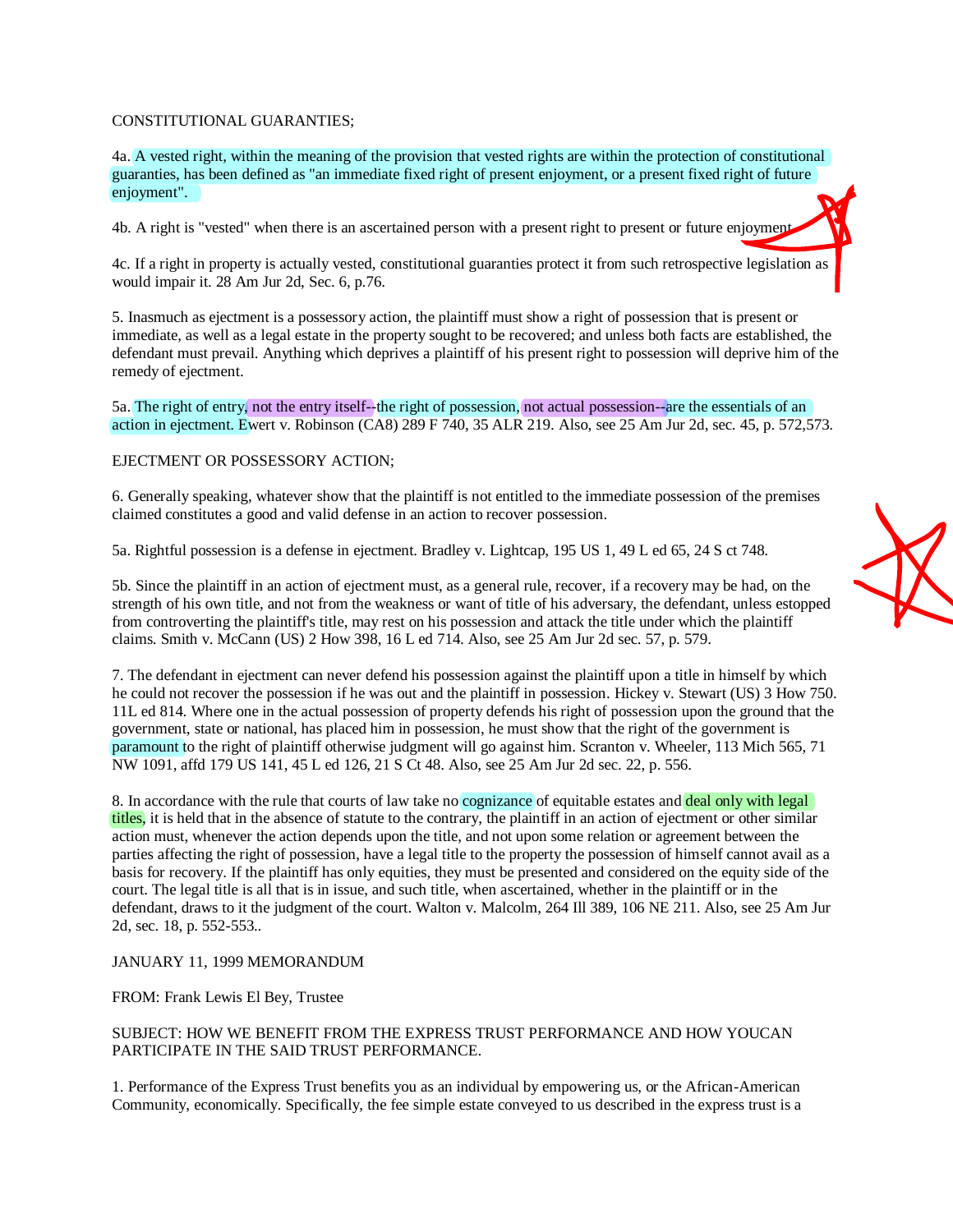legacy of Your forefather -- our birthright, our sacred heritage. Performance of the said trust gives us, "without protracted delay", the wherewithal to make us a very powerful independent economic and political force within this country and among the nations of the earth.

2. As the trust is performed, that is, as we take the trust property into our actual physical custody and possession, that correspondingly redistributes the country's wealth, concentrating the real wealth into the hands of our people, its true owners; that enhances our economic condition individually and as a community or people. And I assure you, this is an irreversible action; the express trust and its performance discussed herein are profoundly interwoven into the legal and political fabric of America.

3. Although there are many others, the following is just some of the reasons that make the trust performance timely, unique and especially fitting; First, it's a "Black peoples" creation; it has an independent monetary generating capacity that's inestimable in dollar value; in impacting the macro-economy, it doesn't just produce jobs but creates a positive relationship, actually a mutual partnership, with government and industry (the private sector generally) to provide countless business, employment, career, educational and other opportunities for "Blacks" otherwise not only unavailable but presently unimaginable. Think about that!

4. Enriching us, it changes "Blacks", or African-American attitude, perspective, expectation, and accordingly inspires our spiritual and moral regeneration and social elevation as a people, and this dynamic individual and community transformation profoundly impacts the country generally.

5. It cause all people, especially Americans; the Government of the United States; all States Government; all institutions in the United States, etc. to take a new attitude toward "Blacks" and their new economic empowerment.

6. Like no other action or undertaking by "Blacks" up to now, the said trust performance gives us a soudn local, national and international foundation for unity, a plan and program to sustain it and the opportunity and means of changing the present course of history by industriously working for economic self-sufficiency on a scale never before attempted by "Blacks".

7. The express trust is a plan and a program that actually redeem, enlighten, empower and invigorate the "Black race", including, ransoming them from their incessant dependence on others which has been the race's standing disgrace, by which we have created the strongest prejudice against ourselves. Simultaneously, it regenerates and strengthens America and bestow great blessing upon mankind for ourselves and posterity.

8. These things are destined to profoundly impact the District and its surrounding communities and other cities and their surrounding communities in countless ways. Think about the career, educational and business opportunities and possibilities this will generate in and for this city. The wealth it will convey and the new political reality it will naturally engendered. As indicated, because of its scope and extent, the ramifications of the trust performance cannot be told in words nevertheless all Americans will be profoundly impacted by its awesome, far reaching effects. This is our divine destiny. Therefore, assist the trustee morally and financially in this great undertaking.

9. As a member or constituency of the community, I (the trustee) am here by applying for your support and participation in the Express Trust performance. If you have race pride and love your race, join in this great cause, I need everyone of you who think conditions can be better. This is a field open to strong men and women to uplift the nation and take your place in the affairs of men. Do something for your people and their advancement.

Concluding, if you have any question(s), I will be delighted to answer. Become a part of this great work. You can contact Frank Lewis El Bey, Trustee at, 1363 Florida Avenue, NE, Washington, D.C., 20002, Telephone (202) 397-1763. Peace.

Islam!

\_\_\_\_\_\_\_\_\_\_\_\_\_\_\_\_\_

This board is to notify Moorish Americans that they are Beneficiaries of a Vast Estate in an Express Trust created by Prophet Noble Drew Ali in 1928.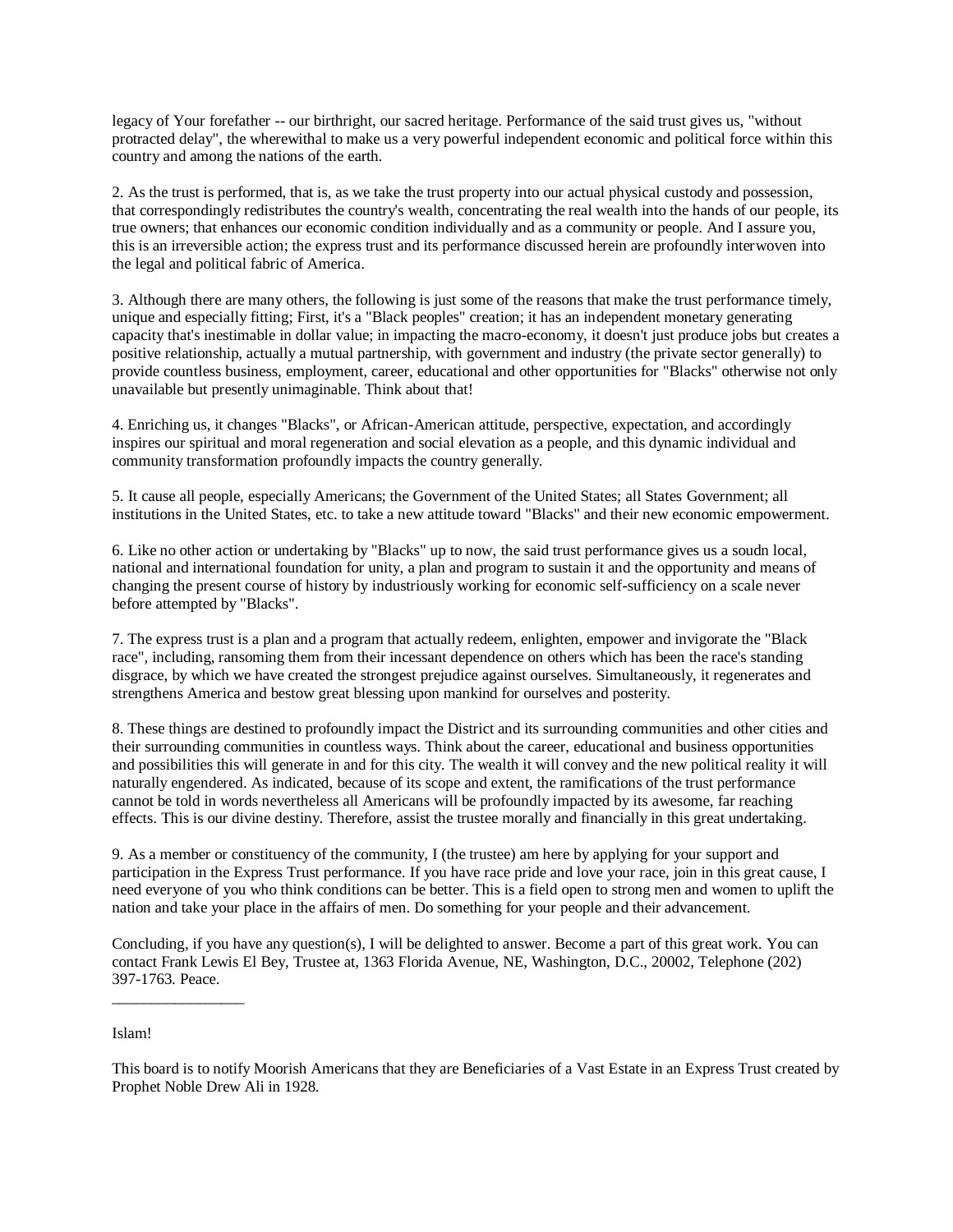Please leave message for Frank Lewsi El Bey, Trustee of TUT (The Ultimate Trust). Frank Lewis is in the court of appeals to get TUT activated. All Moorish Americans need to be informed of this information for it is their true birth right to their Vast Estate! (Read Chapter 47 of the Holy Koran. Make sure your Holy Koran has a seal inside the front cover, that is your deed to the land!) There is Booklet and is available upon request, ten dollars including a shipping and handling cost. It is currently being updated.

In the meantime, there is a written chart of the Express Trust at the end of this message that will show you how this all came into existence. It too will be updated in the week to come.

You may obtain a copy of the Transcript from the Trail of December 17th, 1998, in Upper Marlboro, Md., In the Circuit Court for Prince George's County, Maryland, Case No. CAL 97-01899.

Moorish Science Temple of America, Inc. by R. Love-El, President, 6415 Kipling Parkway, District Heights, Maryland 20747 - Plaintiff versus Frank Lewis El Bey, 2217 First Street, NW, Washington, D.C. 20001 , Defendant

(Transcript is currently being transcribed by the Court, so it is not available as yet.)

This Trial was to dissolve the Interlocutory Injunction issued against Frank Lewis El Bey March 26, 1997. The Plantiffs claim was that the trust is non existence due to Frank Lewis El Bey not being born yet, and the prophet having made his transition in 1928. Frank Lewis El Bey, Trustee is in court to establish the existence of the Express Trust.

THIS IS OUR SOCIAL SECURITY FOR THE 21ST CENTURY.

I ASK YOU TO READ THE TRUST CHART AND SEE HOW IT UNFOLDS

We need the Unity of the Moors! IT IS TIME!!! Calling all, "Bey's, El's, Ali's, and Dey's"! Peace!

\_\_\_\_\_\_\_\_\_\_\_\_\_\_\_\_\_\_\_\_\_\_\_\_\_\_\_\_\_\_\_\_\_

The Expressed Trust Written Chart

There are six (6) instruments used by the trustee to establish the legal existence of the Express Trust created by the trustor, Prophet Noble Drew Ali, in 1928 for the benefit of Moorish-Americans. The instruments are :

1. A certified copy of Our Authority, a Torrens System Registration (an abstract of title), made directly from the Recorder of Deeds Office of Cook County, Illinois. (Then see Smith-Hurds Illinois Annotated Statutes, Chap. 32, Sec. 165, 170 and 182.) [ (805 ILCS 110/36 ) (from Ch. 32, par. 165)

Sec. 36. The chairman or secretary of such meeting shall, as soon as may be after such meeting, make and file in the office of the recorder in the county in which such congregation, church or society is organized (which shall be recorded by such recorder) an affidavit, substantially in the following form: State of Illinois,)

) ss.

.......... County.)

I, ...., do solemnly swear (or affirm, as the case may be), that at a meeting of the members of the (here insert the name of the church, society or congregation, as known before incorporation) , held at (here insert place of meeting), in the County of ...., and State of Illinois, on (insert date), for that purpose, the following persons were elected (or appointed) (here insert their names) trustees (or wardens, vestrymen or officers by whatever name they choose to adopt, with powers and duties similar to trustees), according to the rules and usages of such (church, society or congregation). And the (church, society or congregation) adopted as its corporate name (here insert the name). And at the meeting this affiant acted as (chairman or secretary, as the case may be).

Subscribed and sworn to before me on (insert date).

................ (Name of affiant).

Such congregation, church or society may change its name or make other amendment to its original affidavit of incorporation by passing a resolution of such amendment in accordance with the rules and usages of such congregation, church or society and filing an affidavit to that effect in the office of the recorder in the county in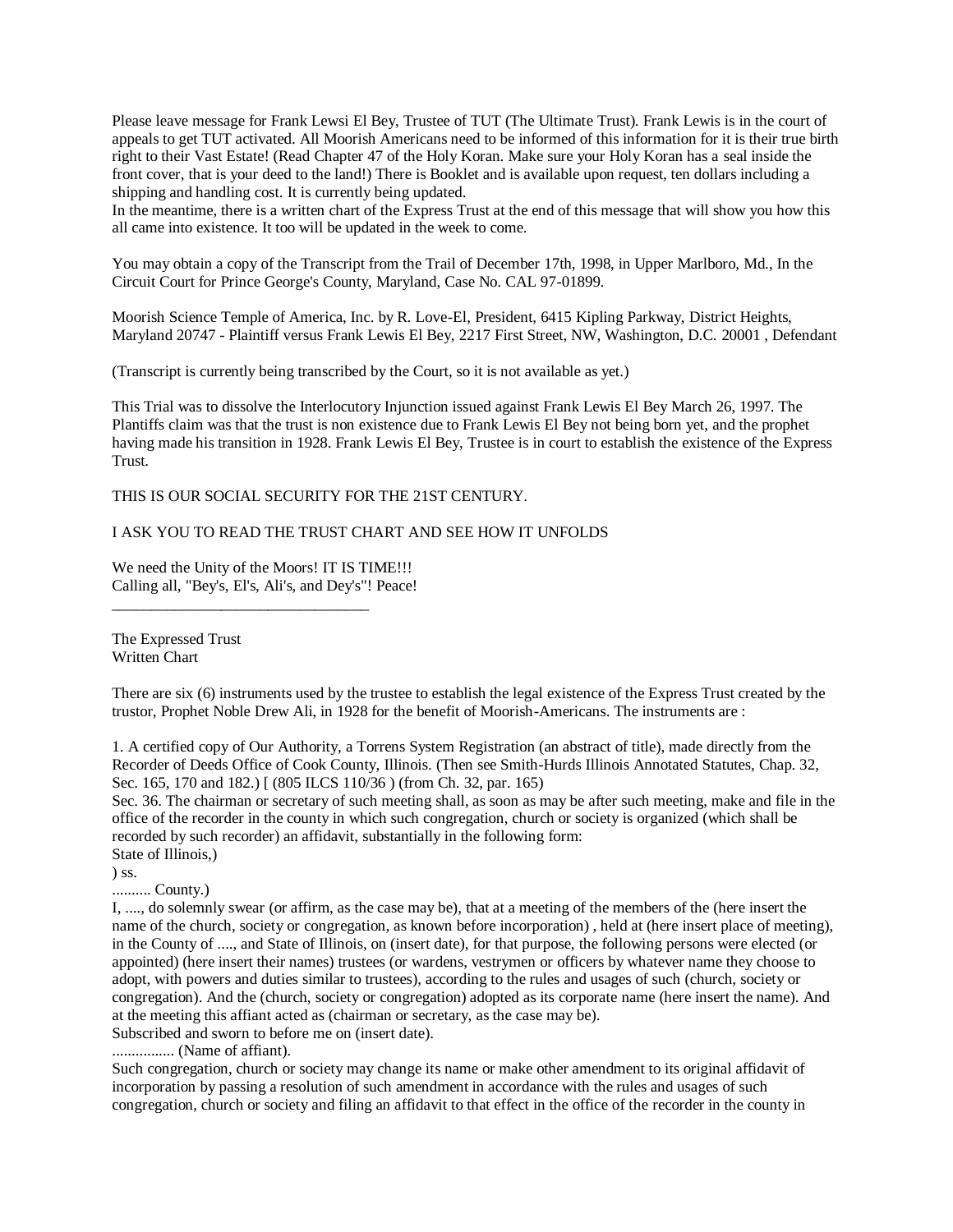which such congregation, church or society is located.

Such affidavit, or a copy thereof duly certified by the recorder , shall be received as evidence of the due incorporation of such congregation, church or society.

(Source: P.A. 91â€'357, eff. 7â€'29â€'99.)

(805 ILCS 110/41) (from Ch. 32, par. 170)

Sec. 41. Upon the incorporation of any congregation, church or society, all real and personal property held by any person or trustees for the use of the members thereof, shall immediately vest in such corporation and be subject to its control, and may be used, mortgaged, sold and conveyed the same as if it had been conveyed to such corporation by deed; but no such conveyance or mortgage shall be made so as to affect or destroy the intent or effect of any grant, legacy or donation that may be made to such person or trustee for the use of such congregation, church or society. However, this limitation on the disposition of real or personal property does not apply to the extent that a restriction imposed by a donor on the use of an institutional fund may be released by the governing board of an institution under the "Uniform Management of Institutional Funds Act", approved September 15, 1973. (Source: P.A. 83â€'388.)

#### (805 ILCS 110/46g) (from Ch. 32, par. 182)

Sec. 46g. Any ecclesiastical body, or diocesan, or like ecclesiastical officer, may elect, or nominate, or appoint, according to the usages, customs, rules, regulations, articles of association, constitution, by-laws or canons of such ecclesiastical body, diocesan or like ecclesiastical officer, or any sect or denomination, 2 or more members of such sect, or denomination, residing respectively in any ecclesiastical districts, or dioceses, over which such ecclesiastical body, or diocesan, or like ecclesiastical officer shall have jurisdiction, as trustees, who may become incorporated under Sections 46a to 46k, inclusive, of this Act, and may take, hold, regulate, control and dispose of any real, personal or mixed property in and outside of this State, devoted to eleemosynary, educational, cemetery or religious purposes (not exclusively belonging to, or used by, any particular congregation, church or society which as an organization, incorporated or unincorporated, is in the opinion of its trustees, wardens, vestrymen or other officers whose powers and duties are similar to trustees financially able to own and maintain such property) for the use of all of the members of the sect, or denomination within said districts, or dioceses, or for the use and benefit of such ecclesiastical body, diocesan, or like ecclesiastical officer, or of any parishes, congregations, societies, churches, missions, benevolent, charitable or educational institutions existing under or related to the same, according to Sections 46a to 46k, inclusive, of this Act, according to the "Uniform Management of Institutional Funds Act", approved September 15, 1973, or according to the usages, customs, rules, regulations, articles of association, constitution, by laws or canons of such ecclesiastical body, diocesan, or like ecclesiastical officer. The presiding officer or authorized representative of such ecclesiastical body or diocesan, or like ecclesiastical officer, shall, by virtue of his office, be a trustee of any such corporation and the number, term of office and qualifications of said trustees, their removal and succession and their powers, duties and manner of appointment, shall be regulated in the manner provided in Sections 46a to 46k, inclusive, of this Act. An affidavit showing the appointment of such trustees made and executed by the presiding officer, or duly authorized representative of such ecclesiastical body, or diocesan, or like ecclesiastical officer, or such other person as may be designated by said trustees for such purpose, in substantially the same manner and form as provided in Section 46b of this Act shall be filed in the office of the recorder in the county in which the principal office or place of worship of such corporation is intended to be situated and also a duplicate copy in the office of the Secretary of State, whenever any district or diocese, under the jurisdiction or patronage of such ecclesiastical body, or diocesan, or like ecclesiastical officer, comprises more than any one county of this State or extends outside of the State.

It shall be the duty of the recorder and the Secretary of State to record such affidavits and said affidavits or copies thereof, duly certified by the recorder and Secretary of State, shall be received as evidence of the due incorporation of the organization. No affidavit of appointment after the first need be filed for record. (Source: P.A. 83â€'358.)

Under Article 4, Section 1 of the Constitution of the United States this instrument must be given full faith and credit by the Circuit Court for Prince George's County, Maryland as official public acts of another sovereign state.

This deed has been on record for over 30 years and coming from a natural and reasonable official custody. Therefore, it comes under the ancient document rule.

2. A sealed copy of the Moorish Holy Koran of the Moorish Science Temple of America prepared by the trustor Prophet Noble Drew Ali. In this sealed instrument, specifically Chapter 47, is the actual Deed of Conveyance.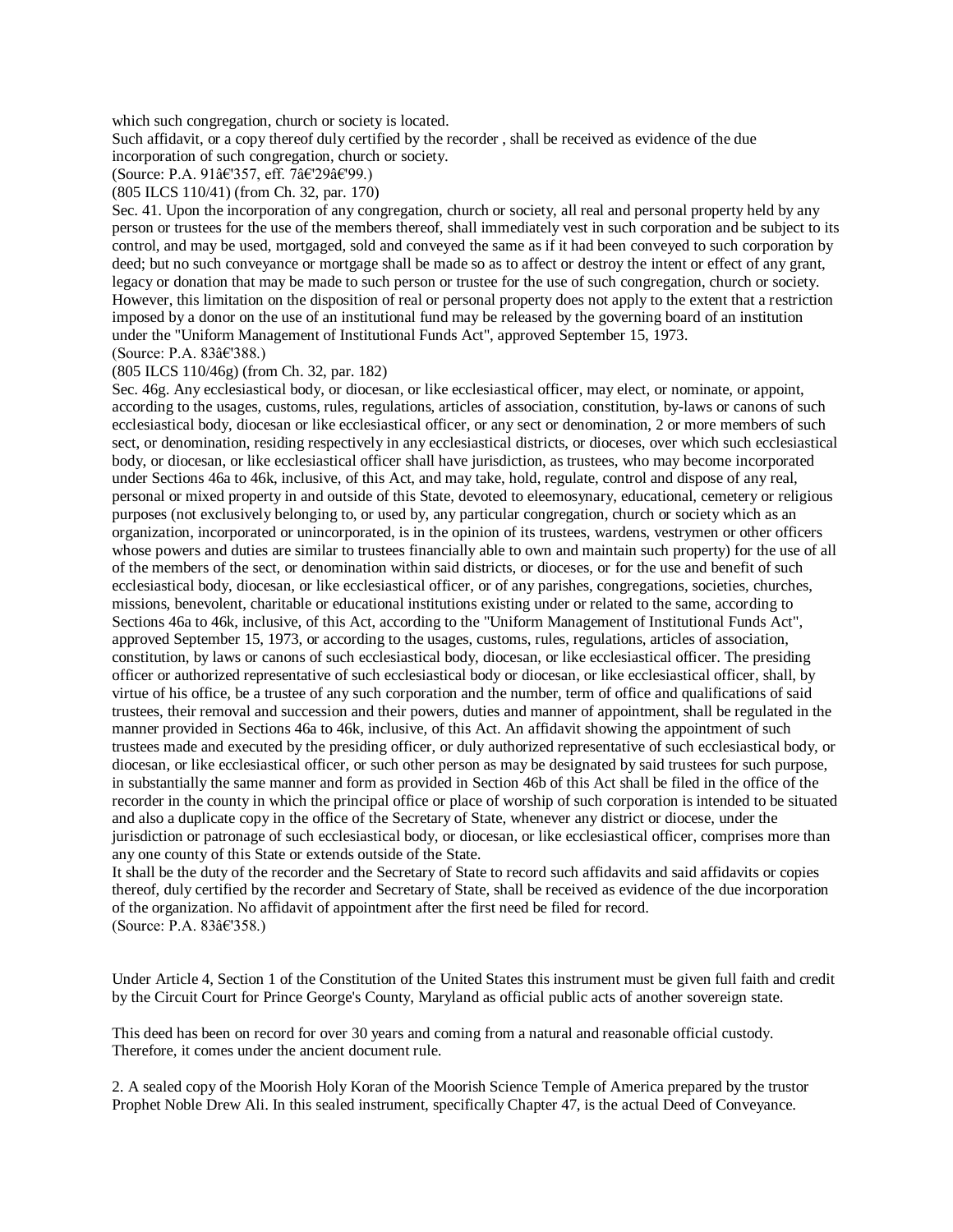Chapter 47 is the actual conveyance part of the deed. Sections one (1) through seven (7) contain the premises of the deed; in Section six (6) the original grant is made to the ancestors (Moabites) of the present true owners (Moorish-Americans). In Section seven (7) the trustor gives a description of their estate by metes and bounds; also see Sections ten (10) through seventeen (17). This is unequivocally a fee simple estate.

The trustor Prophet Noble Drew Ali affixing the seal to this instrument constitutes a prima facie showing that the instrument is the act of the Corporation. See seal generally 23 Am Jur 2d, Section 27.

"Due Weight must be given to all words used by the trustor in determining his intention. The object of construing an instrument creating a trust is to ascertain the intent and purpose of the settler, and to effectuate that purpose in so far as it is consistent with rules of law..."

..."If the trustor has clearly expressed one intention, the court cannot impute to him another". Gillespie v Smith, 29 I11 473; and 76 Am Jur 2d, Section 17 Construction.

3. Act Six (6) of the Divine Constitution and Bylaws of the Moorish Science Temple of America recorded on Page 8 of the Holy Koran questions for Moorish Americans. This instrument and act clearly identify the true owners of the land, or trust property, described in Chapter 47, the actual Deed of Conveyance. These are the words of the trustor, identifying the beneficiaries of the trust property and describing their land and great estate.

This act and instrument identify one of the primary terms of the trust:

"With us all members must proclaim their nationality and as mentioned above, it positively identifies the beneficiaries".

4. The trustor's edict (recorded in the Moorish Literature pamphlet, Page 11) he issued at the 1928 convention announcing his authority and power. In the first clause of the second paragraph is where the trustee derives his authority and power and it is directly from the trustor Prophet Noble Drew Ali. Specifically, he said: "All authority and power of the Moorish Science Temple of America is vested in the Prophet Noble Drew Ali and those who he appoints to act as in the Supreme Body" . This is positive law.

Although the trustor had to repose the legal title in the trustee, the trustee did not have to be named. Notwithstanding, Frank Lewis El Bey was designated trustee in accordance with the manner in which the said trust was created. In other words, "a trustee may be indicated and assume responsibility as such without the express designation". 76 Am Jur 2d, Sec. 119, p. 362. That is one of the advantages of the trust institution, technical or particular words or phrases are not required or essential to the manifestation of an intention of a settler to create a trust. 76 Am Jur 2d, sec. 41, p. 287.

Knowledge of the Express Trust existence was reposed in the trustee (Frank Lewis El Bey) enabling him through study, revelation and action to discover it in 1978. In 1981, he was delivered a certified copy of the trust instrument with muniments of title and accepted them, thus the legal title vested in him. However, under Illinois's law, legal delivery and vesting the legal title in the trustee in this particular case relates back to August 1, 1928 the date the instrument was deposited.. Clark v. Clark, 183 Ill 448, 56 NE 82. See 23 Am Jur 2d, sec. 284, p. 318

("Where a deed is placed in the hands of a third person who is agent for the grantor alone, the delivery dates from delivery to the grantee, not from delivery to the agent, especially as between the grantee and a claimant of immediate right. On the other hand, where the deed was irrevocably deposited, ultimate delivery to the grantee relates back to the time of the original delivery") Also see 23 Am Jur 2d, sec. 131, pp. 179-180.

("Where the grantor delivers the deed to a third person with the intention that the title thereby pass to the grantee, but the recipient has no authority to receive the deed in behalf of the grantee, the grantee may ratify what was done in his behalf, and the imperfect delivery thereupon becomes complete and perfected").

Therefore, by judicial interpretation, the vesting of the legal title in Frank Lewis El Bey, as Trustee, not only relates back to the date the Trustor, Prophet Noble Drew Ali, recorded the deed August 1, 1928, but his appointment is made thereby by the Trustor himself. Thisis how Frank Lewis El Bey received his appointment as trustee directly from the Trustor, Prophet Noble Drew Ali, even though he wasn't born at that time nor was he born before the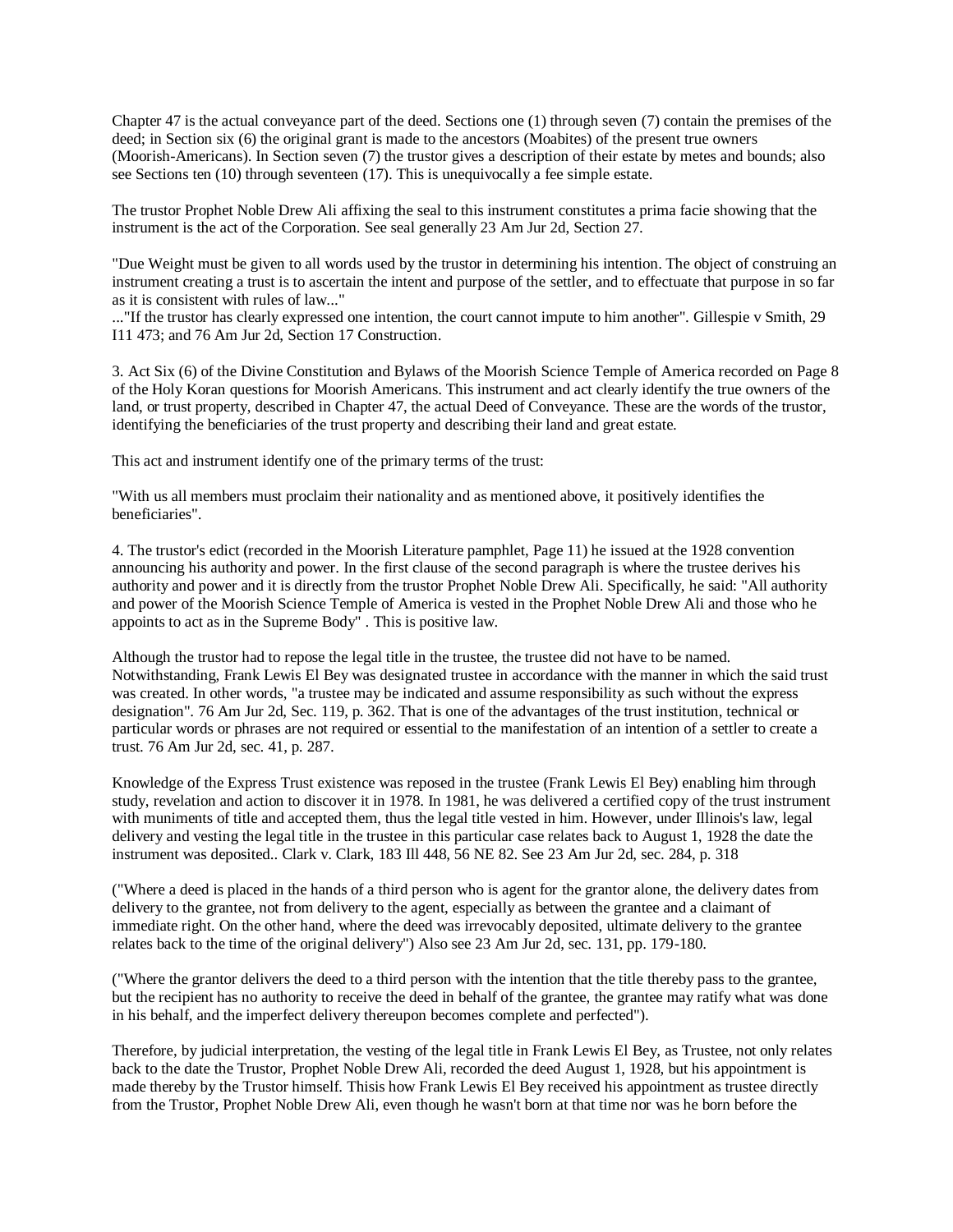Trustor passed.

That appointment makes Frank Lewis El Bey "today" the only living appointee of the Founder of the Moorish Science Temple of America and Trustor, Prophet Noble Drew Ali.

The trustor Prophet Noble Drew Ali recorded the deed August 1, 1928; after, that he called a meeting with the Moors; at that meeting he held up the Holy Koran and Our Authority and said, "Take these and save yourself". See Oral Statement No. 1, in instrument 6 (Oral Statements of Prophet Noble Drew Ali). Thereby, the trustor as Prophet Noble Drew Ali manually passed the titles, legal and equitable, to the Moors. By divesting himself and giving up control, the legal titled vested in the trustee and the equitable interest in the beneficiaries although their real enjoyment was to take place in the future.

The trustor Prophet Noble Drew Ali said: "It will take 50 years to find out what I brought you".

Knowledge of the Express Trust existence was reposed in the trustee (Frank Lewis El Bey) enabling him to discover it in 1978. In 1981, he was delivered a certified copy of the instrument and muniments of title and accepted..

5. Acts four (4) and five (5) of the Divine Constitution of the Moorish Science Temple of America:

ACT 4. All members must preserve these holy and divine laws, and all members must obey the laws of the government, because by being a Moorish American, you are a part and partial of the government, and must live the life accordingly.

ACT 5. This organization of the Moorish Science Temple of America is not to cause any confusion or to overthrow the laws and constitution of the said government but to obey hereby.

6. The Oral Statements and Prophesies of Prophet Noble Drew Ali, Founder of the Moorish Science Temple of America, Inc., and trustor of the Express Trust was created in 1928 for Moorish Americans. Especially see: Oral Statements 1, 120, and 230.

Statement by Frank Lewis El Bey:

In understanding the Express Trust described above, one must understand, under Illinois' law, no particular form of words is necessary to create trust, when writings makes clear the existence of trust. In re Estate of Zukerman, 161 Ill. Dec. 121, 578 N.E. 2d 248, 218 Ill. App 3d 325, appeal denied 164 Ill. Dec. 929, 584 N.E. 2d 141, 142 Ill. 2d 654.

Wherever intention to create trust can be fairly collected from language of instrument and terms employed, such intention will be supported by courts.--id.

It is not necessary to the validity of the trust that every required element be so clearly expressed in detail that nothing can be left to inference or implication.--id.

Email Address: VastEstate@aol.com

\_\_\_\_\_\_\_\_\_\_\_\_\_\_\_\_\_\_\_\_\_\_\_\_\_\_\_\_\_\_\_\_\_\_

To understand how the Founder and Trustor, Prophet Noble Drew Ali, made the appointment requires some insight into how the Express Trust was created and usd in conjunction with the legal institution know as a religious corporation. There fore:

"While the intention to create a trust may be, and usually is, manifested by employment by the trustor of express or explicit language, such intention may also be manifested by inference from those things which a trustor has said or done, from the nature of a transaction, or from the circumstances surrounding creation of the purported trust... A Trust based upon a determination of intention to create it by construction and inference is an express trust...

An inference of intention to create a trust may be made generally from any manner of writing or writings, from writing in connection with other circumstances proper to be considered, from oral statements exclusively, or in connection with transactions, and circumstances, or from conduct, transactions, and circumstances, subject to the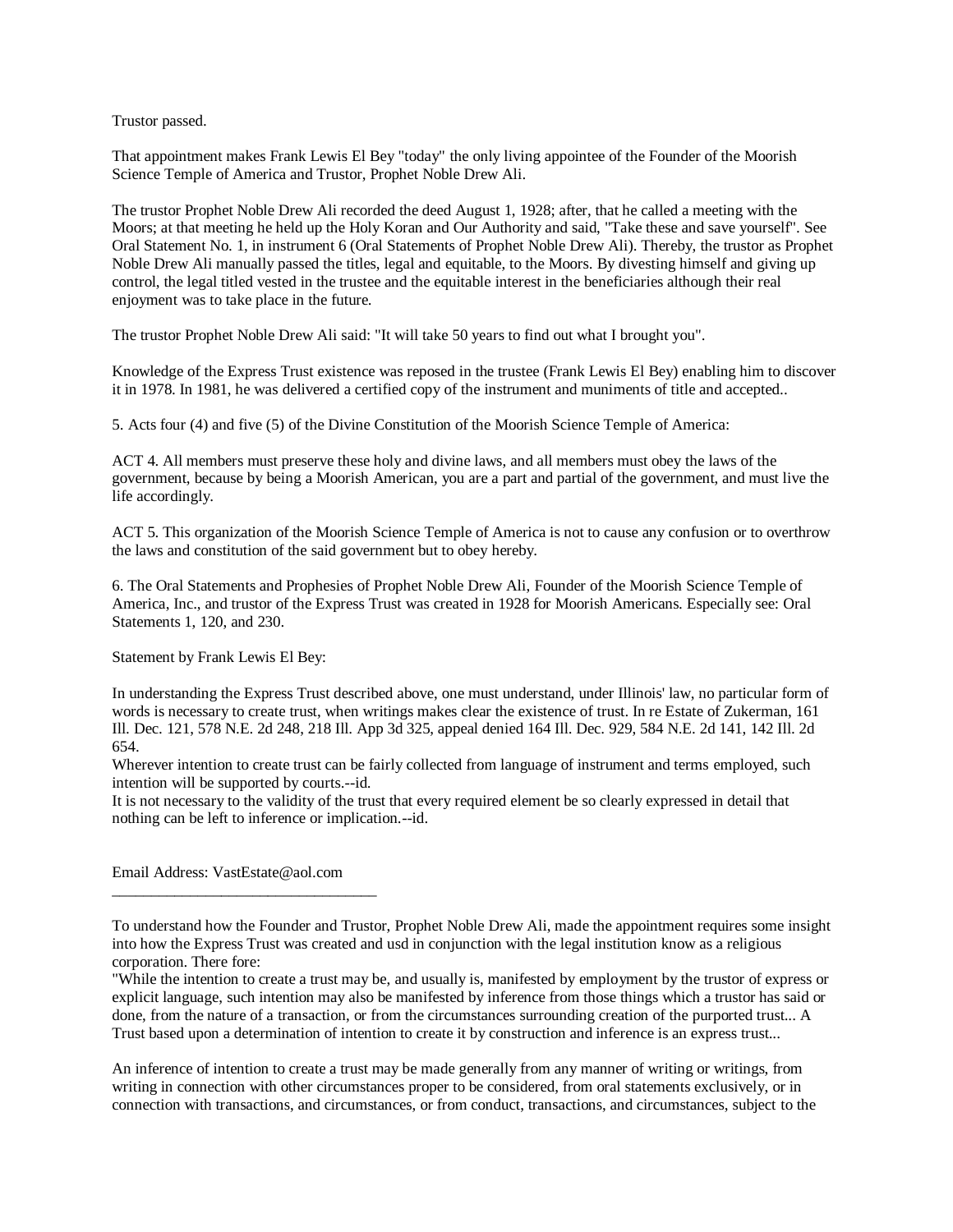requirements of the statute of frauds or the parole evidence rule ..." 76 Am Jur 2d. Sec 55, pp. 302.

What Shall We Call Him by Prophet Noble Drew Ali

\_\_\_\_\_\_\_\_\_\_\_\_\_\_\_\_\_\_\_\_\_\_\_\_\_\_\_\_\_\_\_\_\_\_

\_\_\_\_\_\_\_\_\_\_\_\_\_\_\_\_\_\_\_\_\_\_\_\_\_\_\_\_\_\_\_\_\_\_\_

So Often our various journalist find trouble in selecting the proper name for the Moorish American. Some say "Negro", another will brand him "Race Man", still another will call him "Afro-American", and then come "Colored", "Dark American", "Coon", "Shine", "The Brethren", and your "Folks". It is indeed a hard matter to find something suitable for the various occasions where a title needs to be used. Is it that these people have no proper name? Did they have a National name when first brought to these shores in the early part of the Seventeenth Century? If so, what was it? Did not the land from which they were forced have a name? It now appears a good idea for those whose duty it is to write for the various journals to find out what the National Name of the forefathers of these people was. Also look into the history of the founders of civilization and see who they were and where they stood in the building of the present civilization. Probably two hours in an up-to-date library would serve to relieve the strain on our men of letters. When the occasion presents itself for a title for these people. The matter of the various names given to these twenty-two million people with all colors of every race of the globe was an act of European psychology. They gave him a name, then defined it as something inferior to theirs. "White", they defined as a color of purity; "Black", they say represents everything of evil. The "Negro", as they were called in this nation, have no nation to which they might look with pride. Their history starts with the close of the Civil War or more properly with his being forced to serve some one else. Thus he is separated from the illustrious history of his forefathers who were founders of the first civilization of the Old World. This matter should be looked into with a hope of correcting it!

What can you do? Share this website with as many as you can. Print it off and share it with as many as you can. Learn your rights as Beneficiary of a trust. Support Frank Lewis El Bey in his efforts for all of us. Invite him to speak in your area, that you may learn first hand the existence of the Express Trust. Help to get radio spots, media, videos, seminars, meetings. We must reach as many as possible.

If you have an email listing or distribution listing of Moors that you would like to share with me, I would greatly appreciate it.

Ask questions (only after you have read the Trust Chart) and we will get you answers. However, asking questions without reading the Trust Chart is in of no value. A lot of people have opinions about this and have yet to read the Express Trust Documents to understand how this came about and the laws that pertain to it that make it so.

This is a Divine and National Movement guided by Allah!

Please for more information: Email: VastEstate@AOL.Com

\_\_\_\_\_\_\_\_\_\_\_\_\_\_\_\_\_\_\_\_

--

This message is intended solely for the use of the individual and entity to whom it is addressed, and may contain information that is privileged, confidential, and exempt from disclosure under applicable state and federal laws. If you are not the addressee, or are not authorized to receive for the intended addressee, you are hereby notified that you may not use, copy, distribute, or disclose to anyone this message or the information contained herein. If you have received this message in error, immediately advise the sender by reply email and destroy this message.